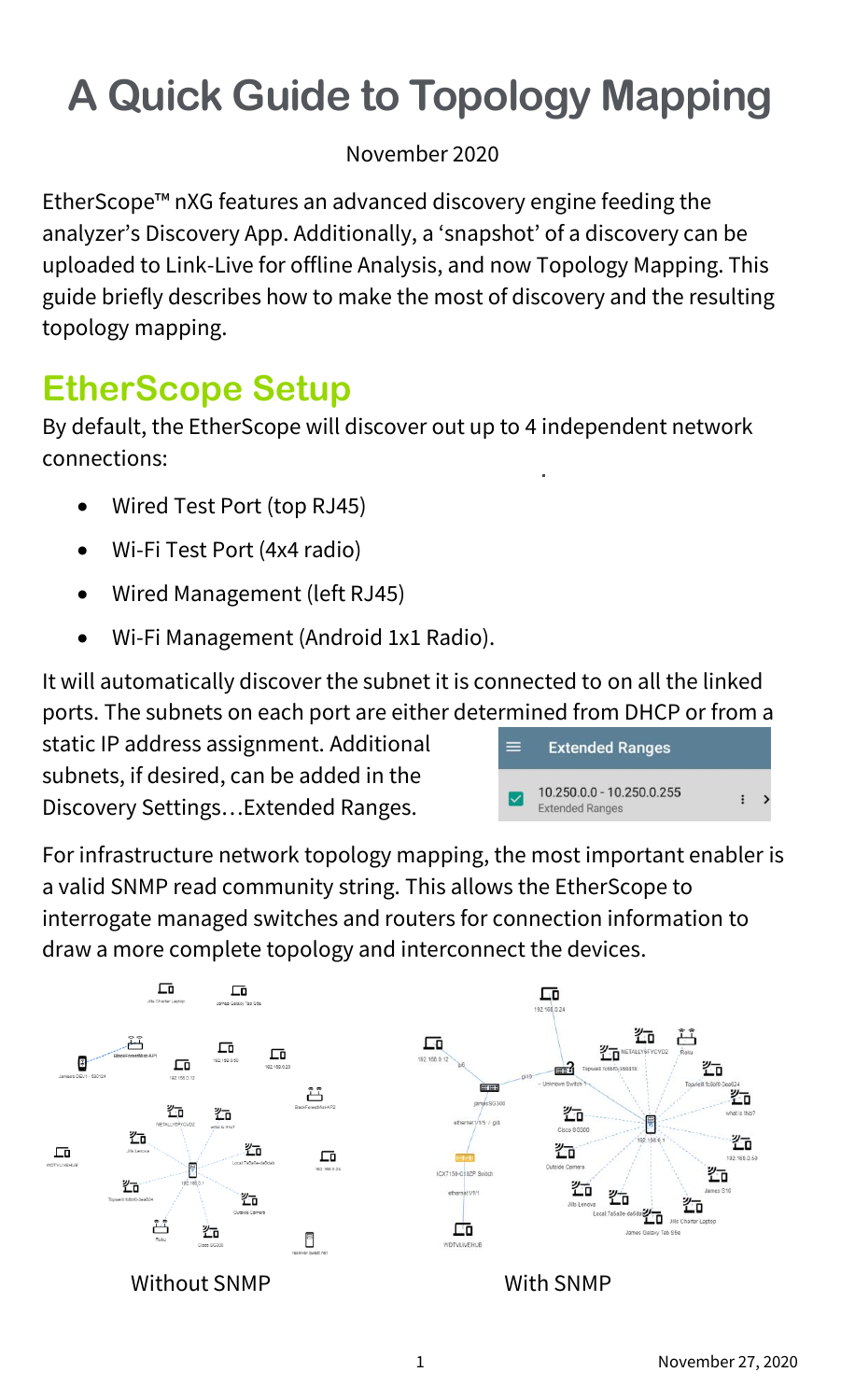# **Wi-Fi Topology**

By utilizing both radios in the EtherScope, a complete network topology can be acquired even when untethered. Simply let the Wi-Fi Test radio scan while connecting the Wi-Fi management radio to the SSID of interest. The status line provides indication of the status:

| Scanning<br>Currently on<br>Channel 40 | Discovery 60%<br>complete | Management<br>Port Active | Wi-Fi<br>Management via<br>Android 1x1 |  |
|----------------------------------------|---------------------------|---------------------------|----------------------------------------|--|
| 40                                     |                           |                           | 100% 2 9:25                            |  |
| Discovery (25)<br>⋿                    |                           |                           |                                        |  |

Additional information is found by swiping down from the top.

| 144 EtherScope nXG                   |  |  |
|--------------------------------------|--|--|
| Wi-Fi Channel Notification           |  |  |
| Mode: Scanning Channel: 144          |  |  |
| Discovery                            |  |  |
| Discovery Status: 100%               |  |  |
| $\triangleright$ EtherScope $\wedge$ |  |  |
| Wi-Fi Management Port                |  |  |
| IP Address: 192 168 0 15             |  |  |
| SSID: Black Forest Mist              |  |  |
| Channel: 108                         |  |  |
|                                      |  |  |

This allows the scanning test radio to detect all clients, APs and their associations in the air, while the connected radio can actively discover and classify details of the Wi-Fi clients by IP address, NetBIOS/mDNS/SNMP name and services (e.g. printer).

Once discovery is 100% completed, the current snapshot can be uploaded to Link-Live for topology mapping and offline analysis using the  $\frac{1}{2}$  menu in the upper right of Discovery title bar

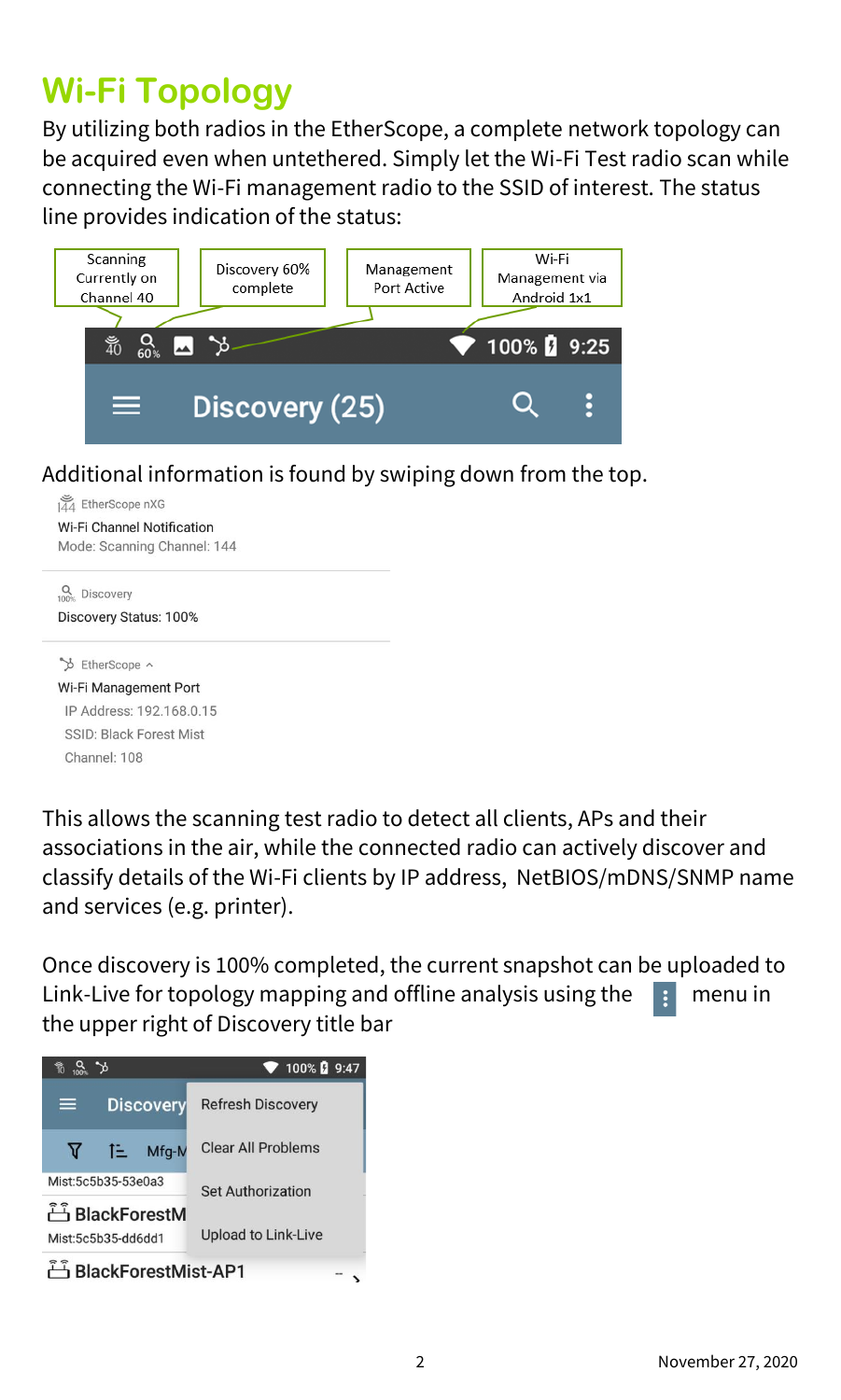# **Link-Live Topology**

Once the snapshot is in Link-Live, you have the option of either doing additional analysis or topology mapping in the Analysis section of Link-Live. Select the snapshot from the list



| □ □ 20201108_090931 | 9:09 AM          |
|---------------------|------------------|
|                     | 11/8/20          |
| home network        | <b>Discovery</b> |

#### Then select Topology

**Q** View Analysis **Q**Topology

Solid lines are wired connections determined from the switches & routers. Dashed lines are Wi-Fi connections determined over the air.



Double-clicking on any of the devices brings up additional details about the node.